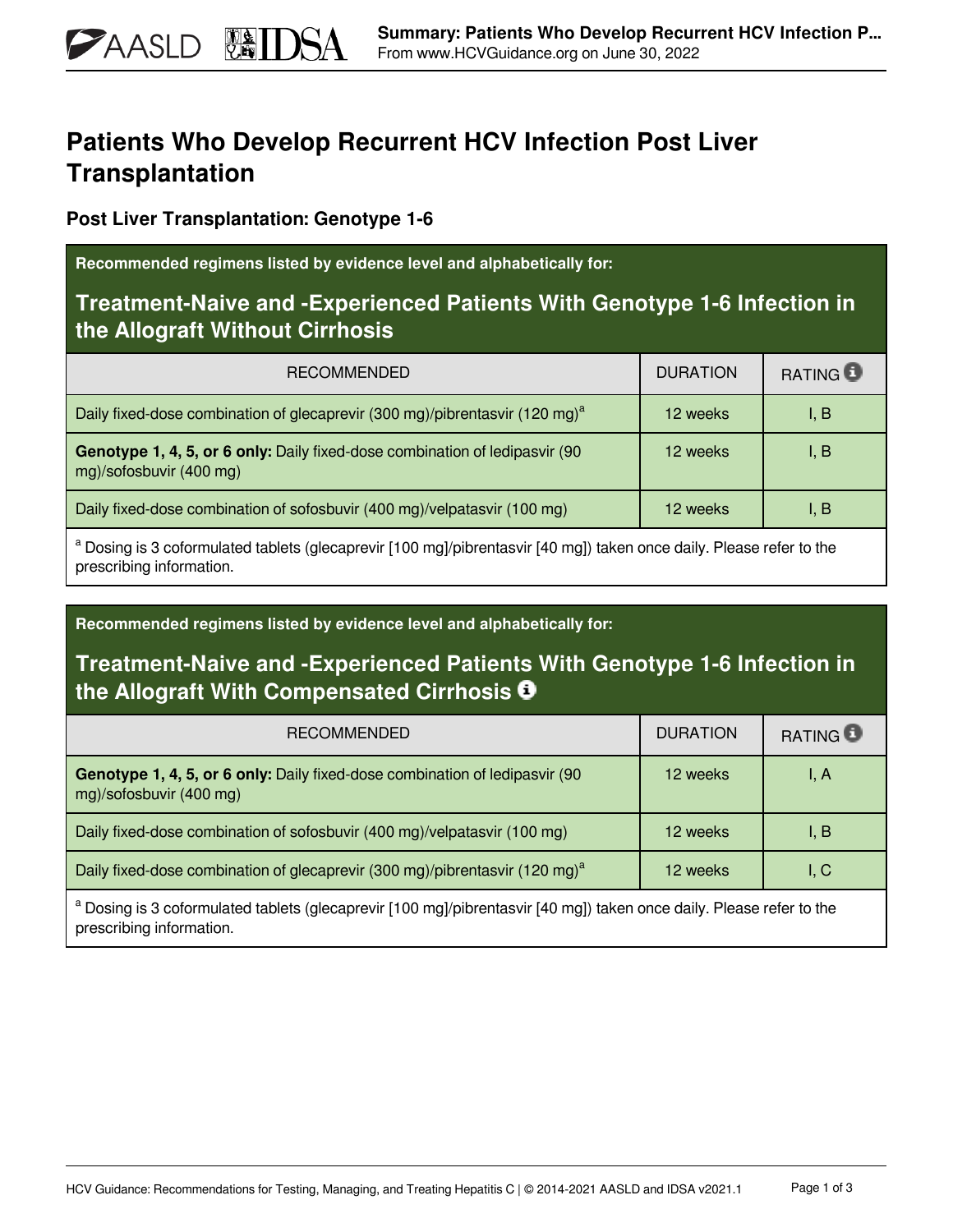| Recommended regimens listed by evidence level and alphabetically for: |  |  |  |
|-----------------------------------------------------------------------|--|--|--|
|-----------------------------------------------------------------------|--|--|--|

#### **Treatment-Naive and -Experienced Patients With Genotype 1-6 Infection in the Allograft and Decompensated Cirrhosis<sup>a</sup>**

| <b>RECOMMENDED</b>                                                                                                                                                                        | <b>DURATION</b>                | RATING <b>B</b> |
|-------------------------------------------------------------------------------------------------------------------------------------------------------------------------------------------|--------------------------------|-----------------|
| Genotype 1, 4, 5, or 6 only: Daily fixed-dose combination of ledipasvir (90<br>mg)/sofosbuvir (400 mg) with low initial dose of ribavirin (600 mg, increase as<br>tolerated) <sup>b</sup> | 12 to 24<br>weeks <sup>c</sup> | I, B            |
| Daily fixed-dose combination of sofosbuvir (400 mg)/velpatasvir (100 mg)/ ribavirin<br>starting at 600 mg and increased as tolerated <sup>b</sup>                                         | 12 to 24<br>weeks <sup>c</sup> | 1. B            |

<sup>a</sup> Includes CTP class B and class C patients.

<sup>b</sup> The starting dose of ribavirin should be 600 mg/d and increased or decreased as tolerated. If renal dysfunction is present, a lower starting dose is recommended. Maximum ribavirin dose is 1000 mg/d if <75 kg and 1200 mg/d if ≥75 kg body weight.

 $\degree$  24-week treatment duration is recommended if treatment experienced.

#### **Recommended regimen for:**

**PAASLD** 

#### **DAA-Experienced Patients With Genotype 1-6 Infection in the Allograft, With or Without Compensated Cirrhosis<sup>a</sup>**

| <b>RECOMMENDED</b>                                                                                                                                                              | <b>DURATION</b> | <b>RATING D</b> |
|---------------------------------------------------------------------------------------------------------------------------------------------------------------------------------|-----------------|-----------------|
| Daily fixed-dose combination of sofosbuvir (400 mg)/velpatasvir (100<br>mg)/voxilaprevir (100 mg) <sup>b</sup>                                                                  | 12 weeks        | $L_{\rm C}$     |
| <sup>a</sup> Excludes CTP class B and class C patients.<br>the contract of the contract of the contract of the contract of the contract of the contract of the contract of<br>. |                 |                 |

<sup>b</sup>For patients with cirrhosis plus multiple negative baseline characteristic, consideration should be given to adding ribavirin. The starting dose of ribavirin should be 600 mg/d and increased or decreased as tolerated. If renal dysfunction is present, a lower starting dose is recommended. Maximum ribavirin dose is 1000 mg/d if <75 kg and 1200 mg/d if ≥75 kg body weight.

#### **Table. DAA Interactions With Calcineurin Inhibitors**

|                  | <b>Cyclosporine (CSA)</b>                                                                       | <b>Tacrolimus (TAC)</b>                                 |
|------------------|-------------------------------------------------------------------------------------------------|---------------------------------------------------------|
| Sofosbuvir (SOF) | 4.5-fold ? in SOF AUC, but<br>GS-331007 metabolite<br>unchanged; no a priori dose<br>adjustment | No interaction observed; no a<br>priori dose adjustment |
| Ledipasvir       | No data; no a priori dose<br>adjustment                                                         | No data; no a priori dose<br>adjustment                 |
| Elbasvir /       | 15-fold ? in GZR AUC and                                                                        | 43% ? in TAC; no a priori dose                          |